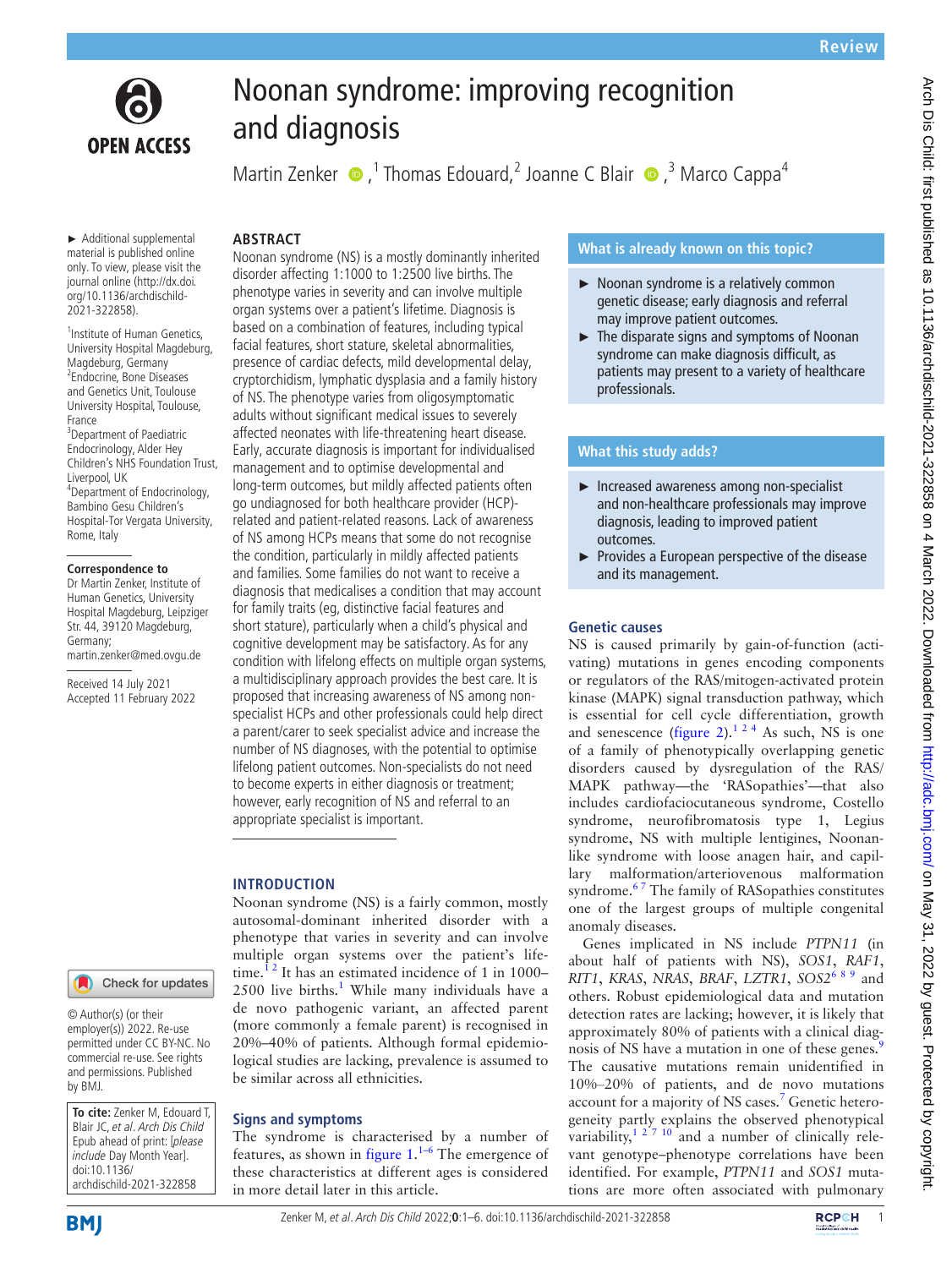

<span id="page-1-0"></span>Figure 1 Features of Noonan syndrome (NS).<sup>346</sup>

valve stenosis, while *RAF1* and *RIT1* mutations are particularly associated with hypertrophic cardiomyopathy, $11 12$  and specific *PTPN11* mutations confer increased risk of juvenile myelomonocytic leukaemia.<sup>13</sup> Genetic testing, therefore, can help with risk assessment and patient management.<sup>[14](#page-4-6)</sup> Genetic testing is recommended at the time of clinical diagnosis or suspicion. The patient can be referred to a clinical geneticist or genetic testing can be performed or may be ordered after appropriate counselling of the patient/family by the clinician in charge of the patient. Given the genetic heterogeneity of NS, multigene panel sequencing of known RASopathy genes should be preferred before serial single gene testing. More comprehensive genomic testing, including exome sequencing or genome sequencing, may be considered if multigene panel testing fails to confirm the diagnosis in an individual with features of NS.<sup>15</sup>

### **Why is early, accurate diagnosis of NS important?**

The NS phenotype varies from oligosymptomatic adults without significant medical issues to severely affected neonates with lifethreatening heart disease or lymphatic issues. While patients



<span id="page-1-1"></span>**Figure 2** The RAS–MAPK signalling pathway showing mutations that may lead to diseases such as Noonan syndrome (reproduced with permission from Zenker, 2020). Some of the pathway components exist in multiple isoforms (eg, RAS: KRAS, HRAS, NRAS, RRAS; RAF: RAF1, BRAF; SOS: SOS1, SOS2, etc). <sup>a</sup>Also known as Noonan syndrome with multiple lentigines. CFC, cardiofaciocutaneous; MAPK, mitogenactivated protein kinase; P, proline; RTK, receptor tyrosine kinase enzyme; Ub, ubiquitin.

with NS with severe manifestations tend to be diagnosed early, more mildly affected patients may remain undiagnosed.<sup>14</sup> Early, accurate diagnosis of NS is important because it has an impact on individual management and prognosis.[4 7 16](#page-4-8) More specifically, earlier diagnosis would aid clinical management, and optimise developmental and long-term outcomes.<sup>16-18</sup> Psychological disorders and symptoms are common, including hyperactivity/impulsivity and anxiety/depressive symptoms that can add to variable cognitive deficits, and social and behavioural problems.[18 19](#page-4-10) Hearing/speech and vision/ocular problems may also contribute to learning issues.<sup>2 17</sup> The clinical implications of the neuropsychological and behavioural aspects of NS mean that most children with NS will need support at some stage of development (eg, physiotherapy, speech therapy, occupational therapy), $2<sup>0</sup>$  but the overall prognosis is good and many patients live independently as adults.<sup>2  $\frac{3}{3}$  16 It is assumed that the broad</sup> availability of genetic testing for NS (in some countries) has led to increasing and earlier diagnosis of NS, but no systematic studies have so far addressed this point.

While there appear to be no formal studies of the potential benefits of an early diagnosis in NS, it is possible that this would be beneficial in a number of areas. In cardiology, for example, a diagnosis of NS (with its increased risk of hypertrophic cardiomyopathy, arrhythmia and sudden cardiac death) would imply lifelong cardiological follow-up even in those patients in whom congenital structural heart defects had not been ascertained. With regard to malignancies, there are a few specific mutations that are considered high-risk variants for malignancies (eg, *PTPN11* p.Thr73Ile for juvenile myelomonocytic leukaemia<sup>[13](#page-4-5)</sup>), and cancer surveillance is recommended for individuals with these mutations, including those with NS. Some children with NS may have growth hormone (GH) deficiency, and in some countries, treatment with recombinant human GH is licensed for use in NS per se. While there is ample evidence that GH treatment leads to accelerated growth in NS, irrespective of the presence of GH deficiency, the long-term benefit on adult height is still unclear.<sup>[21](#page-4-13)</sup> More generally, early diagnosis of NS should lead to evaluation of the coagulation system to avoid bleeding complications during surgery, and an early genetic diagnosis would help distinguish NS from other RASopathy conditions with a separate risk profile, and avoid unnecessary examinations (eg, imaging, metabolic assessments). It can be speculated that, in future, a prospective observational study of the natural history of the syndrome in patients diagnosed young would help to clarify the natural history of facets of the syndrome, such as heart disease, and the severity of the bleeding disorders. Future studies could also explore the effect on outcomes of earlier recognition of cardiac and bleeding conditions, as well as malignant disease, and evaluation of patient and parent views on the benefits and disadvantages of early diagnosis could inform future clinical practice.

### **When should NS be suspected?**

There are a number of major, easily identifiable clinical signs at each age that raise suspicion of NS. Of these signs, distinctive facial features are often the biggest clue to the presence of NS, including palpebral ptosis, widely spaced, down-slanting eyes, low-set posteriorly rotated ears and a short neck with low posterior hairline. The facial features of NS become less noticeable with age.<sup>47</sup> The typical facial features of NS at different ages are shown in [figure](#page-2-0) 3.

### In the fetus

Prenatal features are frequent in fetuses with NS, including increased nuchal translucency, persistent nuchal fold, distended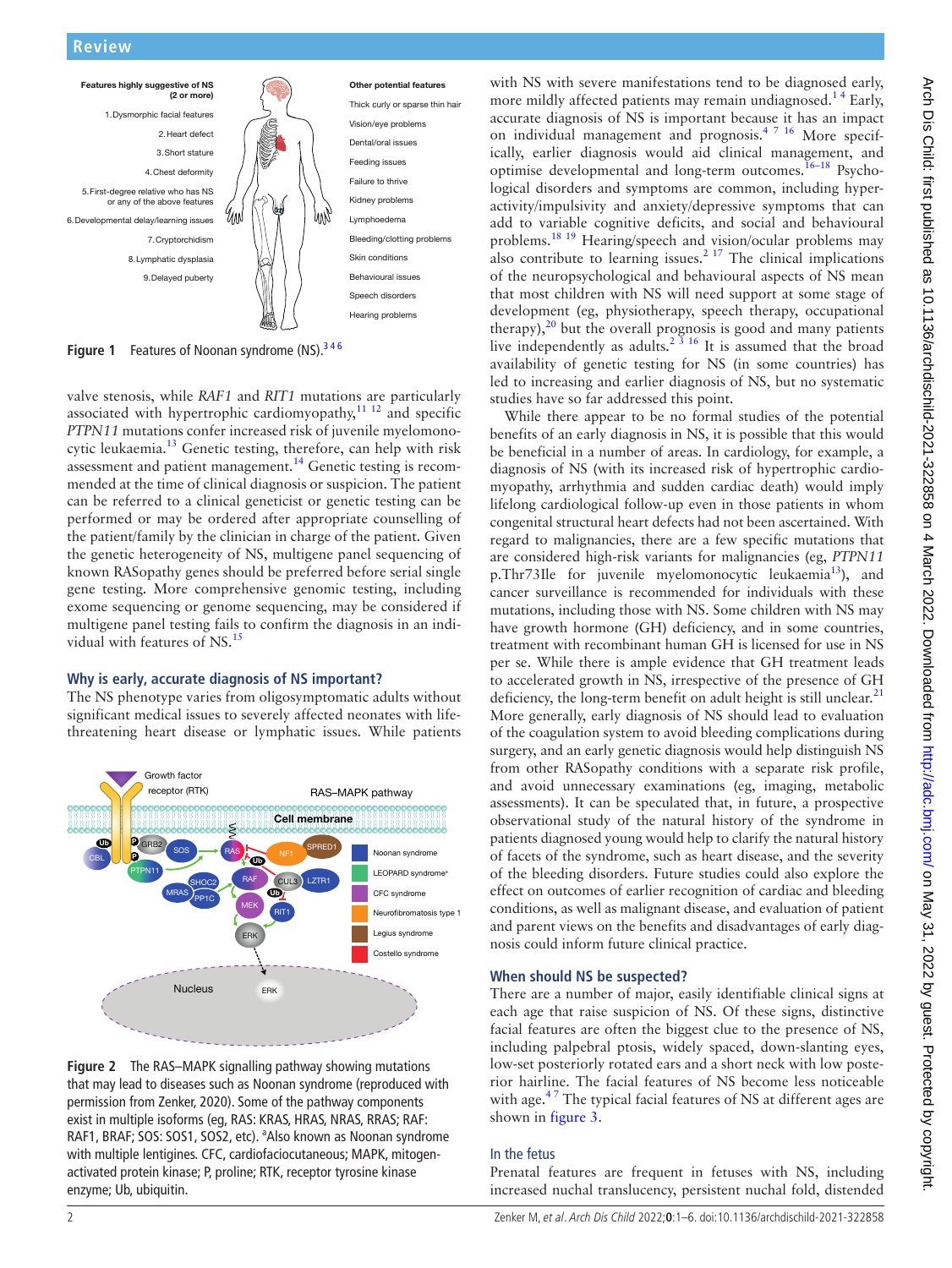

<span id="page-2-0"></span>**Figure 3** The face of Noonan syndrome over time. Public domain images from the National Human Genome Research Institute, National Institutes of Health, Bethesda, Maryland, USA.

jugular lymphatic sacs, cystic hygroma, hydrops fetalis, pleural or pericardial effusion, polyhydramnios, cardiac and renal anomalies, and specific dysmorphic facial features.<sup>22-25</sup> In prospective genetic studies, mutations of genes implicated in NS have been reported in up to 16% of fetuses with an increased nuchal translucency and a normal karyotype. $^{23}$  Prenatal genetic testing is offered in some countries. However, antenatal diagnosis is not systematically proposed even when ultrasound features are found, considering the impossibility of predicting phenotypical expression precisely and the fact that most individuals with NS have a quite favourable prognosis. Ultrasonographers and

obstetricians are well placed to recognise these characteristics, but it is currently unknown what proportion of fetuses with NS actually show prenatal anomalies.

#### In the neonatal period

The perinatal period is a particularly important time for NS diagnosis, but the condition is not always easy to recognise. Neonatologists should keep in mind the suggestive prenatal history (see above) and the distinctive facial features of NS [\(figure](#page-2-0)  $3$ ).<sup>[2](#page-4-11)</sup> Other features that may be present at that age include heart defects (especially pulmonary valve stenosis and hypertrophic cardiomyopathy), cryptorchidism in boys<sup>14</sup> and feeding difficulties/failure to thrive.<sup>[26](#page-5-1)</sup> Lymphatic dysplasia may manifest with congenital chylothorax or hydrops.

#### In childhood

Monitoring of growth and developmental milestones from birth to mid-childhood (7 years) provides repeated opportunities for the identification of NS. The distinctive facial features of NS remain, and facial shape may become more triangular with age as the face lengthens [\(figure](#page-2-0) 3). In addition, children with NS may present with skeletal abnormalities (pectus carinatum/ pectus excavatum and scoliosis), $17$  heart diseases (eg, pulmonary valve stenosis and hypertrophic cardiomyopathy), $1-6$  abnormal bruising or bleeding,  $1^{7}$   $2^{7}$  deafness, varying degrees of developmental delay/learning issues (eg, delayed speech or motor mile-stones)<sup>19 20 28</sup> and short stature,<sup>[29](#page-5-2)</sup> whereas feeding difficulties/ failure to thrive often resolve after the first years of life. In the case of short stature, children with NS often have normal birth measurements but usually show a decline in their growth curve during the first years of life, so the typical growth curve of infants and children with NS may provide a clue to the diagnosis.<sup>2 29</sup> With regard to hypertrophic cardiomyopathy in childhood, adolescence or adulthood, the finding of certain additional cardiac lesions (eg, mitral valve dysplasia, pulmonary stenosis) or particular cardiac phenotypes (eg, biventricular hypertrophy) should also raise suspicion of NS.

#### In adolescence

In addition to the characteristic skeletal, cardiac, bruising/ bleeding, neurological and developmental features of NS, the distinctive facial features of NS are often florid in adolescents ([figure](#page-2-0)  $3$ ).<sup>[2](#page-4-11)</sup> In addition, puberty may be delayed, particularly in boys, and the pubertal growth spurt may be attenuated or absent. As mentioned above, the finding in adolescents of certain additional cardiac lesions or particular cardiac phenotypes should also raise suspicion of NS.

#### In adulthood

While the characteristic skeletal, cardiac, bruising/bleeding, and neurological features may be present in adults, the facial features of NS are often difficult to recognise ([figure](#page-2-0)  $3$ ).<sup>[2](#page-4-11)</sup> As growth during childhood is often parallel but below the third centile, individuals with NS often have short stature, with a mean final adult height of 63–66 inches (160–168cm) in men and 59–61 inches  $(150-155 \text{ cm})$  in women.<sup>[4](#page-4-8)</sup> Fertility problems may occur in men, while fertility tends to be normal in women. Again, the finding in adults of certain additional cardiac lesions or particular cardiac phenotypes should also raise suspicion of NS.

## **Why is it difficult for patients with NS to get a diagnosis?**

Despite the existence of diagnostic guidelines/criteria,  $2^{3}$  16 diagnosis is difficult in less severely affected individuals for a number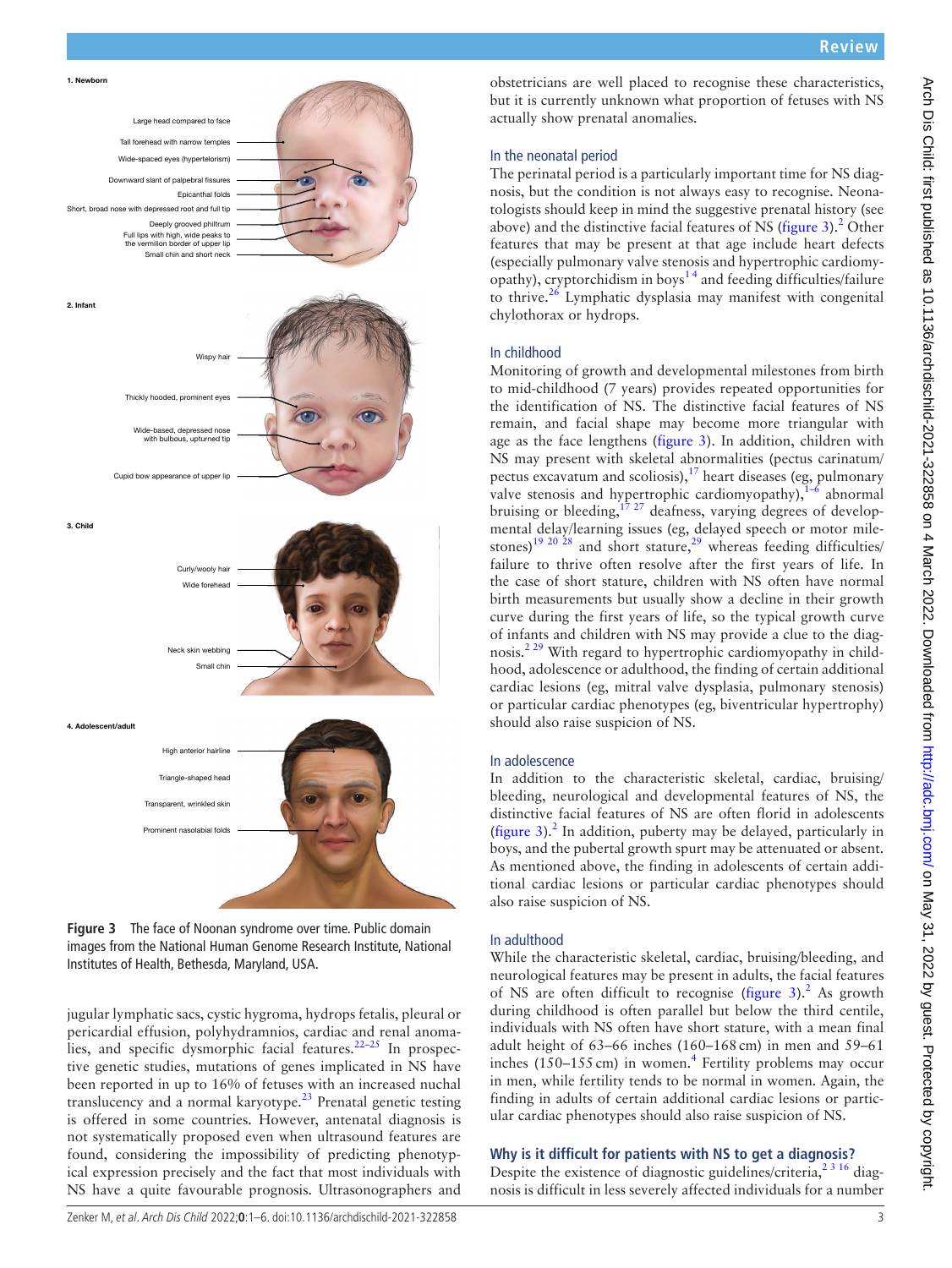of reasons, including both healthcare provider (HCP)-related and patient-related factors. As recognition of the typical facial gestalt is a key point in proposed diagnostic criteria, making the diagnosis remains difficult for someone who has little experience with the disease.

Primary care physicians may see patients with NS only rarely. Specialists treating individual manifestations of the syndrome in isolation may not be aware of their association with NS or may be unaware of the patient's additional clinical features that would suggest this diagnosis. As the physician with an overview of all disciplines involved with a patient's care, the general paediatrician is best placed to identify the pattern of features associated with NS and to refer on for a definitive diagnosis to be made. The challenge is to recall this relatively rare diagnosis, which may present with a diverse range of symptoms and signs that vary with severity and throughout life (NS has been referred to as the 'changing phenotype'<sup>30</sup>).

In particular, the facial features of NS may be subtle, often florid during childhood and adolescence but difficult to recognise in adults ([figure](#page-2-0) 3).<sup>[2 5 10](#page-4-11)</sup> Characteristics may also be attributed to family traits, as the condition is often dominantly inherited; short stature, for example, may be attributed to parental height in an undiagnosed parent, which is correct but misses the opportunity to make the diagnosis in both parent and child. In some cases, a parent with NS is only diagnosed after a more severely affected child is born.<sup>[5](#page-4-18)</sup> In other cases, the correct clinical diagnosis may be hampered or delayed by the presence of a more severe/complex phenotype (eg, the newborn with hydrops and cardiomyopathy, where a metabolic disorder is suspected).

A recent comprehensive analysis of biobank data suggested that a substantial fraction of individuals harbouring pathogenic variants in RASopathy genes remain undiagnosed, some with partial phenotypical matches to a RASopathy, and some not meeting diagnostic criteria. $31$  This means that there are many cases with minor, or in some cases, no significant medical problems. Diagnosis and optimal follow-up of such cases is unclear and there remains a need for wider prospective studies of the natural history of NS, and better prediction of rare complications in mild disease.

The importance of increased awareness of the subtleties of NS among specialists, such as endocrinopathies among endocrinologists, has been suggested.[32](#page-5-5) Our proposal, however, goes further and wider and suggests that efforts to increase awareness of NS are extended to include non-specialist HCPs/and other professionals who could help direct a parent/carer to seek specialist advice and a possible NS diagnosis.

Accompanying this proposal, however, is the caveat that diagnosis of NS can raise ethical questions. Although genotype–phenotype relationships are described, the severity of the clinical features of NS cannot be predicted from the patient's genotype, and a child's physical and cognitive development may be satisfactory. $33$  While children with NS often have learning issues, intellectual disability (defined as IQ <70) is only found in  $6\%$ -23% of patients,<sup>28</sup> and they often outgrow this and have an IQ within the normal range as adults. $34$  Most individ-uals with NS finish their schooling and go on to employment.<sup>[7](#page-4-3)</sup> Some mildly affected patients/families may not be interested in receiving a diagnosis, considering this to be medicalisation of family traits, and aware of the potential stigma associated with a genetic diagnosis, unless there are significant benefits for the affected individuals. There may also be implications for obtaining medical and life insurance, $35$  varying with healthcare systems in different countries.

## **Who needs to know about NS?**

A variety of HCPs and non-HCPs may encounter individuals with undiagnosed NS. Specialists such as paediatric endocrinologists, cardiologists and geneticists are generally familiar with NS, its diagnosis and management. However, other HCPs may only see NS very rarely, and may not recognise the features of NS. Monitoring of infant and child health in Europe potentially provides other opportunities for recognition of individuals with undiagnosed NS, although such programmes do vary by country. Short stature is one of the most consistent features of NS, and NS should be one of the diagnoses considered in the evaluation of any child concerned about their height and short or slowly growing children identified through growth surveillance programmes.

Other HCPs may encounter undiagnosed patients with NS with non-specific health issues, which, when accompanied by other signs (eg, facial characteristics), may help these specialists to consider a possible diagnosis of NS. Such HCPs might include:

- ► Dermatologists for abnormal pigmentation, including multiple pigmented naevi, café au lait spots, lentigines, and keratosis pilaris of the upper arms and face.<sup>1</sup>
- Orthopaedic specialists/surgeons for upper carinatum and lower excavatum (the classic sternal change in NS) and scoliosis.<sup>17</sup>
- Haematologists for easy bruising or bleeding, monocytosis, and, in rare cases, juvenile myelomonocytic leukaemia.<sup>1727</sup>
- ► Ophthalmologists for strabismus, amblyopia, refractive errors and nystagmus.<sup>[2 17 36](#page-4-11)</sup>
- ► Otolaryngologists and speech therapists for feeding problems, articulation deficiencies, otitis media and hearing  $loss.<sup>3</sup>$
- ► Clinical/educational psychologists for neuropsychological impairments, language delays, ADHD (attention deficit hyperactivity disorder), behavioural problems, impaired memory and social skills, autism spectrum disorders and special educational needs.<sup>18-20 28</sup> <sup>38-40</sup>

The characteristic features of NS may also be recognised by primary care or general practitioners, practice nurses and midwives/health visitors. Primary care professionals and general paediatricians should also be mindful of information that might come from educational professionals (eg, teachers, school nurses and doctors, nursery and kindergarten teachers, and educational psychologists) who are in a position to observe NS characteristics, enabling them to 'join the dots' relating to information from different stakeholders.

Non-specialists do not need to become experts in either diagnosis or treatment; they just need to have enough knowledge to raise suspicion of the possibility of NS. The diagnostic features of NS—and the relative importance of the different features are shown in [table](#page-4-19) 1.<sup>[3](#page-4-14)</sup>

### **Multidisciplinary team care for optimal NS management**

As mentioned previously, there is currently no specific treatment for NS; each patient requires an individualised management approach and has a different prognosis depending on symp-toms and severity.<sup>[4](#page-4-8)</sup> As for any condition that involves multiple organ systems affected over the patient's lifetime, a multidisciplinary team approach provides the best care for patients with NS.<sup>741</sup> The NS phenotype changes significantly over time, and the transition from adolescent to adult (and possibly to parent) represents a particularly vulnerable time for these individuals.<sup>42 43</sup> While not as well studied in adolescence and adulthood as in children, NS-related clinical issues include cardiac issues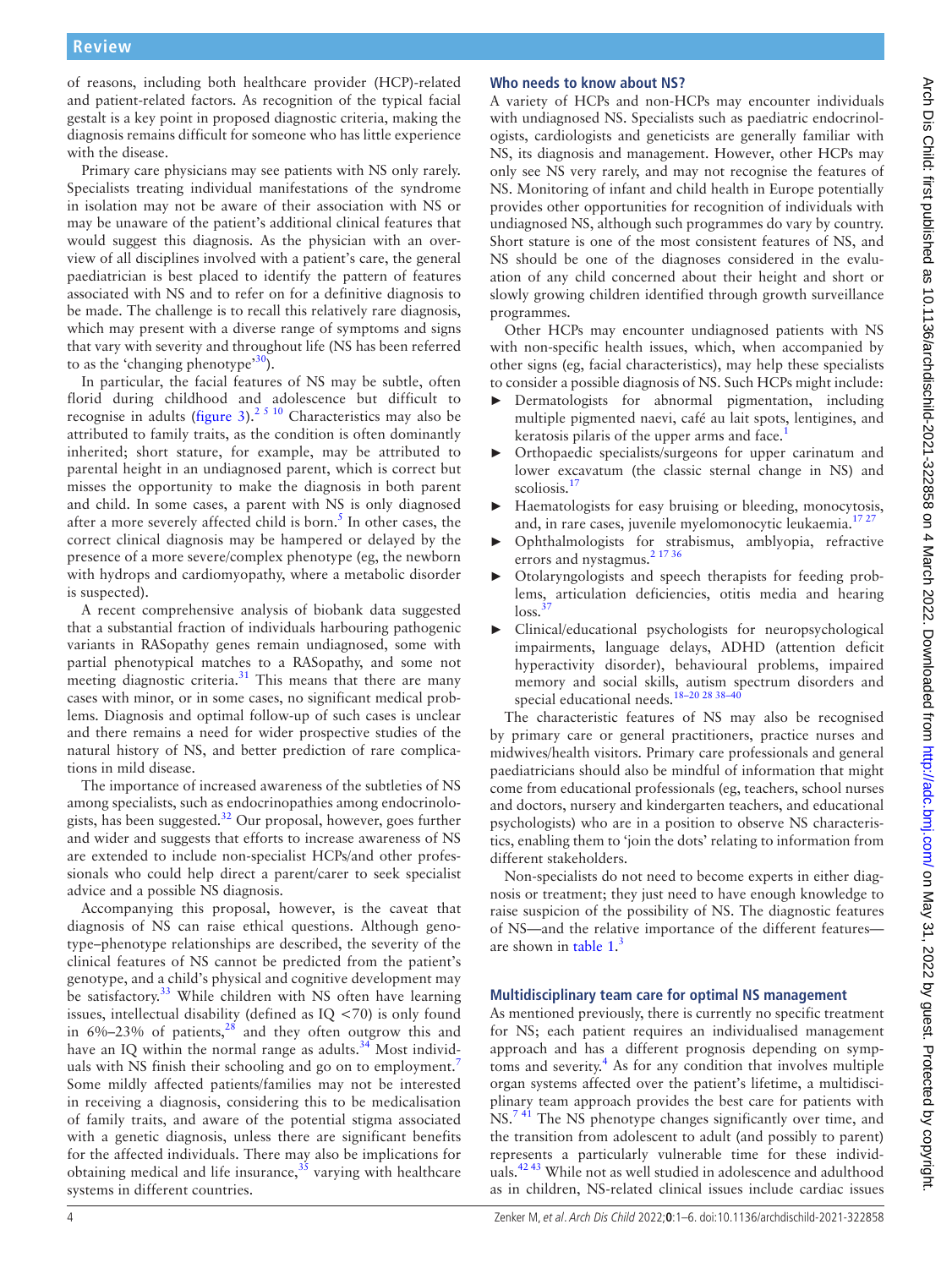<span id="page-4-19"></span>**Table 1** Diagnostic features of Noonan syndrome (NS) and the relative importance of these features<sup>3</sup>

| <b>Feature</b>    | A=major                                                                |                                           | $B = minor$                                                           |                                           |
|-------------------|------------------------------------------------------------------------|-------------------------------------------|-----------------------------------------------------------------------|-------------------------------------------|
| 1.Facial          | Typical face*                                                          |                                           | Suggestive face                                                       |                                           |
| 2.Cardiac         | Pulmonary valve stenosis and/or<br>hypertrophic cardiomyopathy         |                                           | Other cardiac defect                                                  |                                           |
| 3. Height         | $<$ 3rd centile                                                        |                                           | <10th centile                                                         |                                           |
| 4. Chest wall     | Pectus carinatum/excavatum                                             |                                           | <b>Broad thorax</b>                                                   |                                           |
| 5. Family history | First-degree relative with<br>definite NS                              |                                           | First-degree relative suggestive<br>of NS                             |                                           |
| 6.0ther           | Mild developmental delay,<br>cryptorchidism AND lymphatic<br>dysplasia |                                           | Mild developmental delay,<br>cryptorchidism OR lymphatic<br>dysplasia |                                           |
| Definitive NS=    | Criterion 1A (typical face)<br><b>PLUS</b>                             |                                           | Criterion 1B (suggestive face)<br><b>PLUS</b>                         |                                           |
|                   | $1 \times$ major<br>criterion<br>$(2A-6A)$                             | $2 \times$ minor<br>criteria<br>$(2B-6B)$ | $2 \times$ major<br>criteria<br>$(2A-6A)$                             | $3 \times$ minor<br>criteria<br>$(2B-6B)$ |

\*Facial features of NS vary over time and may have only subtle differences.

(eg, hypertropic cardiomyopathy and arrhythmias/conduction defects), easy bruising, gastrointestinal issues, scoliosis, chronic joint pain, lymphoedema, anxiety and depression, Chiari malfor-mation, and osteopenia/osteoporosis.<sup>[43](#page-5-12)</sup>

Guidelines are available for NS management,<sup>1716</sup> although detailed discussion of these guidelines is outside the scope of this article. Optimised management, however, requires a diagnosis, and increased awareness of NS among non-specialist HCPs and other professionals as proposed here could help address this need ([online supplemental information 1](https://dx.doi.org/10.1136/archdischild-2021-322858); Noonan syndrome infographic for distribution).

#### **CONCLUSIONS**

It is proposed that increased awareness of NS among nonspecialist HCPs and other professionals could help direct a parent/carer to seek specialist advice and possible NS diagnosis, increasing the potential for optimising lifelong patient outcomes. Guiding individuals with possible NS to a diagnosis must take ethical issues and patient wishes into consideration and be balanced against potential harm. Non-specialists do not need to become experts in either diagnosis or treatment; they just need to have enough knowledge to raise suspicion of the possibility of NS.

**Acknowledgements** Under the direction of the authors, Sarah Smith, for Caudex, Oxford, UK, provided medical writing assistance in the form of development of the first draft and collation of author feedback, funded by Novo Nordisk Healthcare. Dr Maria Giulia Gagliardi (Bambino Gesù Children's Hospital, Rome) took part in discussing the concept of this paper at the advisory board meeting.

**Contributors** All authors contributed to the concept for this article during discussions at an advisory board meeting. All authors reviewed and revised interim drafts of the article and approved the final version.

**Funding** This work was supported by Novo Nordisk Healthcare. Medical writing support for the development of this paper was provided by Sarah Smith, for Caudex, McCann Health Medical Communications, Oxford, funded by Novo Nordisk Healthcare.

**Competing interests** The concept for this paper came about during discussions at an advisory board meeting organised and supported by Novo Nordisk Health Care, for which all attendees (JCB, MC, TE, MZ) received an honorarium. MZ has nothing further to disclose. TE passed his honorarium to the INSERM unit UMR 1043. He received research funding from Pfizer. JCB is a member of the Publication Steering Committee of a research study funded by Novo Nordisk Health Care and has received payment for this. She has received consultancy fees, honoraria and support to attend scientific meetings, also from Novo Nordisk Health Care. MC has had consultancy agreements with COR2ED, Merck Serono, Novo Nordisk Health Care,

BlubirdBio and Ipsen. He has received honoraria for lectures from Novo Nordisk Health Care, Eli Lilly and Ipsen.

**Patient consent for publication** Not required.

**Ethics approval** This study does not involve human participants.

**Provenance and peer review** Not commissioned; externally peer reviewed.

**Supplemental material** This content has been supplied by the author(s). It has not been vetted by BMJ Publishing Group Limited (BMJ) and may not have been peer-reviewed. Any opinions or recommendations discussed are solely those of the author(s) and are not endorsed by BMJ. BMJ disclaims all liability and responsibility arising from any reliance placed on the content. Where the content includes any translated material, BMJ does not warrant the accuracy and reliability of the translations (including but not limited to local regulations, clinical guidelines, terminology, drug names and drug dosages), and is not responsible for any error and/or omissions arising from translation and adaptation or otherwise.

**Open access** This is an open access article distributed in accordance with the Creative Commons Attribution Non Commercial (CC BY-NC 4.0) license, which permits others to distribute, remix, adapt, build upon this work non-commercially, and license their derivative works on different terms, provided the original work is properly cited, appropriate credit is given, any changes made indicated, and the use is non-commercial. See: [http://creativecommons.org/licenses/by-nc/4.0/.](http://creativecommons.org/licenses/by-nc/4.0/)

#### **ORCID iDs**

Martin Zenker<http://orcid.org/0000-0003-1618-9269> Joanne C Blair<http://orcid.org/0000-0003-3128-5574>

#### **REFERENCES**

- <span id="page-4-0"></span>1 Roberts AE, Allanson JE, Tartaglia M, et al. Noonan syndrome. [Lancet](http://dx.doi.org/10.1016/S0140-6736(12)61023-X) 2013;381:333–42.
- <span id="page-4-11"></span>2 Stevenson DA. Bmj best practice: Noonan syndrome: BMJ, 2018. Available: [https://](https://bestpractice.bmj.com/topics/en-us/1193) [bestpractice.bmj.com/topics/en-us/1193](https://bestpractice.bmj.com/topics/en-us/1193) [Accessed 09 Dec 2019].
- <span id="page-4-14"></span>3 van der Burgt I, Burgt vander I. Noonan syndrome. [Orphanet J Rare Dis](http://dx.doi.org/10.1186/1750-1172-2-4) 2007;2:4.
- <span id="page-4-8"></span>4 Bhambhani V, Muenke M. Noonan syndrome. [Am Fam Physician](http://www.ncbi.nlm.nih.gov/pubmed/24444506) 2014;89:37-43.
- <span id="page-4-18"></span>5 Kruszka P, Porras AR, Addissie YA, et al. Noonan syndrome in diverse populations. [Am](http://dx.doi.org/10.1002/ajmg.a.38362)  [J Med Genet A](http://dx.doi.org/10.1002/ajmg.a.38362) 2017;173:2323–34.
- <span id="page-4-1"></span>6 Tajan M, Paccoud R, Branka S, et al. The RASopathy family: consequences of germline activation of the Ras/MAPK pathway. [Endocr Rev](http://dx.doi.org/10.1210/er.2017-00232) 2018;39:676–700.
- <span id="page-4-3"></span>Romano AA, Allanson JE, Dahlgren J, et al. Noonan syndrome: clinical features, diagnosis, and management guidelines. [Pediatrics](http://dx.doi.org/10.1542/peds.2009-3207) 2010;126:746-59.
- 8 Grant AR, Cushman BJ, Cavé H, et al. Assessing the gene-disease association of 19 genes with the RASopathies using the ClinGen gene curation framework. [Hum Mutat](http://dx.doi.org/10.1002/humu.23624) 2018;39:1485–93.
- <span id="page-4-2"></span>9 Capri Y, Flex E, Krumbach OHF, et al. Activating mutations of RRAS2 are a rare cause of Noonan syndrome. [Am J Hum Genet](http://dx.doi.org/10.1016/j.ajhg.2019.04.013) 2019;104:1223-32.
- 10 Gurovich Y, Hanani Y, Bar O, et al. Identifying facial phenotypes of genetic disorders using deep learning. [Nat Med](http://dx.doi.org/10.1038/s41591-018-0279-0) 2019;25:60-4.
- <span id="page-4-4"></span>11 Pandit B, Sarkozy A, Pennacchio LA, et al. Gain-Of-Function Raf1 mutations cause Noonan and LEOPARD syndromes with hypertrophic cardiomyopathy. [Nat Genet](http://dx.doi.org/10.1038/ng2073) 2007;39:1007–12.
- 12 Kouz K, Lissewski C, Spranger S, et al. Genotype and phenotype in patients with Noonan syndrome and a RIT1 mutation. [Genet Med](http://dx.doi.org/10.1038/gim.2016.32) 2016;18:1226–34.
- <span id="page-4-5"></span>13 Strullu M, Caye A, Lachenaud J, et al. Juvenile myelomonocytic leukaemia and Noonan syndrome. [J Med Genet](http://dx.doi.org/10.1136/jmedgenet-2014-102611) 2014;51:689–97.
- <span id="page-4-6"></span>14 Prendiville TW, Gauvreau K, Tworog-Dube E, et al. Cardiovascular disease in Noonan syndrome. [Arch Dis Child](http://dx.doi.org/10.1136/archdischild-2013-305047) 2014;99:629–34.
- <span id="page-4-7"></span>15 Allanson JE, Roberts AE. Noonan Syndrome. In: Gene reviews, 2001. [https://www.](https://www.ncbi.nlm.nih.gov/books/NBK1124/) [ncbi.nlm.nih.gov/books/NBK1124/](https://www.ncbi.nlm.nih.gov/books/NBK1124/)
- <span id="page-4-9"></span>16 Noonan Syndrome Guideline Development Group. Management of Noonan syndrome: a clinical guideline Manchester. UK: DYSCERNE, 2010. [https://rasopathiesnet.org/wp](https://rasopathiesnet.org/wp-content/uploads/2014/01/265_Noonan_Guidelines.pdf)[content/uploads/2014/01/265\\_Noonan\\_Guidelines.pdf](https://rasopathiesnet.org/wp-content/uploads/2014/01/265_Noonan_Guidelines.pdf)
- <span id="page-4-16"></span>17 Sharland M, Burch M, McKenna WM, et al. A clinical study of Noonan syndrome. Arch [Dis Child](http://dx.doi.org/10.1136/adc.67.2.178) 1992;67:178–83.
- <span id="page-4-10"></span>18 Pierpont EI, Tworog-Dube E, Roberts AE. Attention skills and executive functioning in children with Noonan syndrome and their unaffected siblings. [Dev Med Child Neurol](http://dx.doi.org/10.1111/dmcn.12621) 2015;57:385–92.
- <span id="page-4-17"></span>19 Perrino F, Licchelli S, Serra G, et al. Psychopathological features in Noonan syndrome. [Eur J Paediatr Neurol](http://dx.doi.org/10.1016/j.ejpn.2017.09.009) 2018;22:170–7.
- <span id="page-4-12"></span>20 Wingbermuehle E, Egger J, van der Burgt I, et al. Neuropsychological and behavioral aspects of Noonan syndrome. [Horm Res](http://dx.doi.org/10.1159/000243774) 2009;72 Suppl 2:15-23.
- <span id="page-4-13"></span>21 Rodríguez F, Gaete X, Cassorla F. Etiology and treatment of growth delay in Noonan syndrome. [Front Endocrinol](http://dx.doi.org/10.3389/fendo.2021.691240) 2021;12:691240.
- <span id="page-4-15"></span>22 Myers A, Bernstein JA, Brennan M-L, et al. Perinatal features of the RASopathies: Noonan syndrome, cardiofaciocutaneous syndrome and Costello syndrome. [Am J Med](http://dx.doi.org/10.1002/ajmg.a.36737)  [Genet A](http://dx.doi.org/10.1002/ajmg.a.36737) 2014;164A:2814–21.